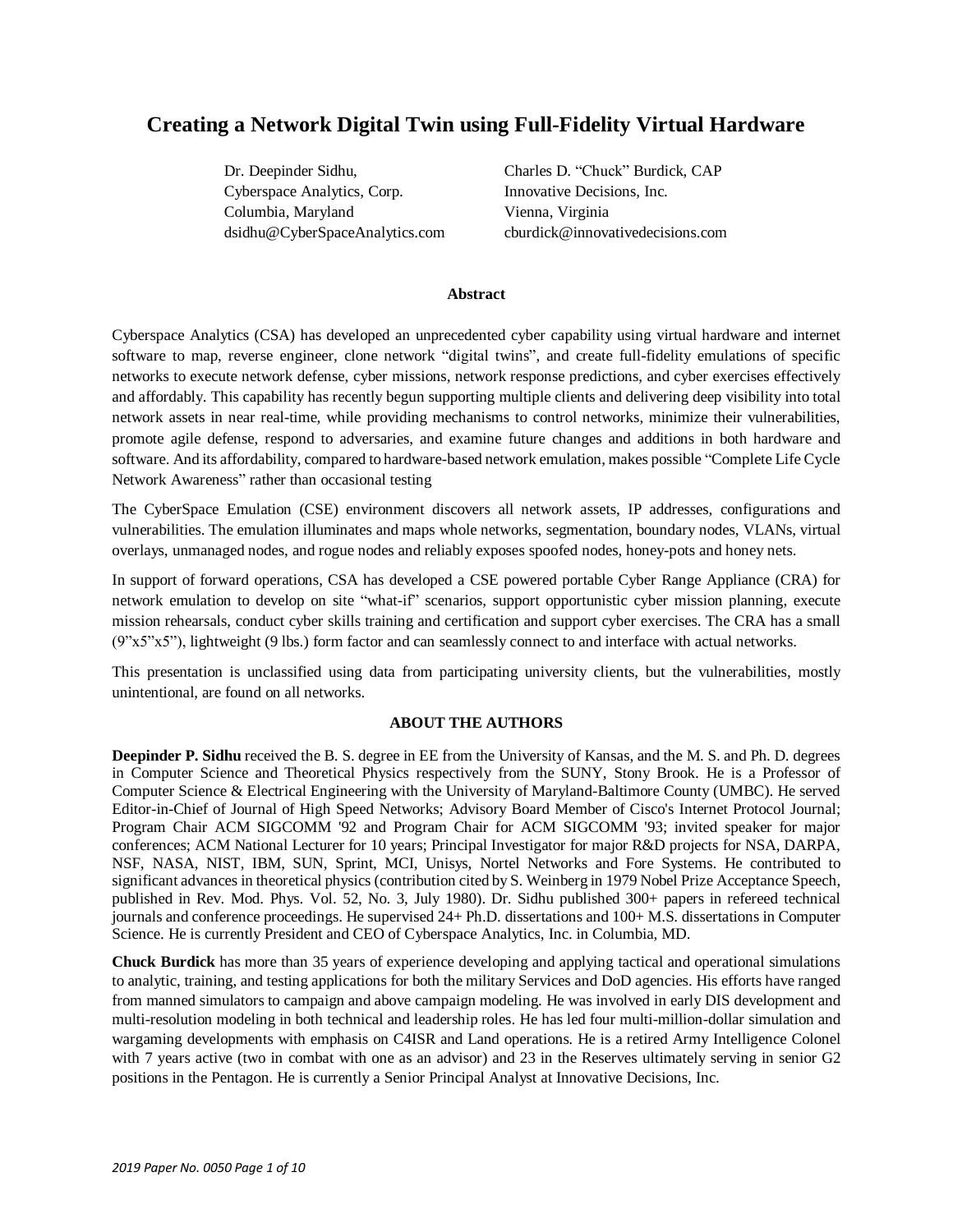# **Creating a Network Digital Twin using Full-Fidelity Virtual Hardware**

Cyberspace Analytics, Corp. Innovative Decisions, Inc. Columbia, Maryland Vienna, Virginia

Dr. Deepinder Sidhu, Charles D. "Chuck" Burdick, CAP dsidhu@CyberSpaceAnalytics.com cburdick@innovativedecisions.com

# **BACKGROUND**

Last year, the Department of Defense initiated a Digital Engineering Approach to Acquisition that will cut across the entire life cycle of any system under development.

Digital Engineering (DE) is an integrated digital approach that uses authoritative sources of systems' data and models as a continuum across disciplines to support life cycle activities from concept through disposal. In June 2018, the Office of the Under Secretary of Defense for Research and Engineering (USD(R&E)) released a Digital [Engineering](https://www.acq.osd.mil/SE/docs/2018-DES.pdf) [Strategy](https://www.acq.osd.mil/SE/docs/2018-DES.pdf) (DASD/SE 2018) built on five foundational elements necessary for a Digital Engineering Ecosystem to thrive:

- 1. Formalize the development, integration, and use of models to inform enterprise and program decision making
- 2. Provide an enduring, authoritative source of truth
- 3. Incorporate technological innovation to improve the engineering practice
- 4. Establish a supporting infrastructure and environment to perform activities, collaborate, and communicate across stakeholders
- 5. Transform the culture and workforce to adopt and support digital engineering across the life cycle

Of most interest to this audience, the first of the five foundational elements stresses the development, integration, and use of models to inform enterprise and program decision making. Essentially, models are to serve as a continuum across disciplines to support a system's lifecycle activities from concept through disposal.

Three Conceptual Ideas are critical to the success of the effort.

- 1. The first isthe **Digital Artifact** produced within, or generated from, the digital engineering ecosystem. These artifacts provide data for alternative views to visualize, communicate, and deliver data, information, and knowledge to stakeholders. And in a network Digital Twin, emulated virtual networking hardware serves much of this role.
- 2. The second is the **Digital System Model** a digital representation of a defense system, generated by all stakeholders, that integrates the authoritative technical data and associated artifacts, which defines all aspects of the system for the specific activities throughout the system life cycle. (DAU Glossary, 2018)
- 3. And the third is the **Digital Twin, a**n integrated multiphysics, multiscale, [probabilistic] simulation of an [asbuilt system], enabled by Digital Thread, that uses the best available models, sensor information, and input data to mirror and predict activities/performance over the life of its corresponding physical twin.

The bottom line is that Modeling and Simulation and where possible Emulation will attempt to provide more standardization and potentially cooperative sharing of the digital artifacts that will comprise the components of the Digital Twins, a concept of providing a digital replica of the proposed system over its complete life cycle.

There have already been a few successful Digital Engineering experiments reported, one of which was the recent redesigned of the A-10's wings using digital engineering (Cronk, 2018). But while most people are fixated on the digital models of weapon systems, the digital artifacts which DDR&E most envisions as providing, there is another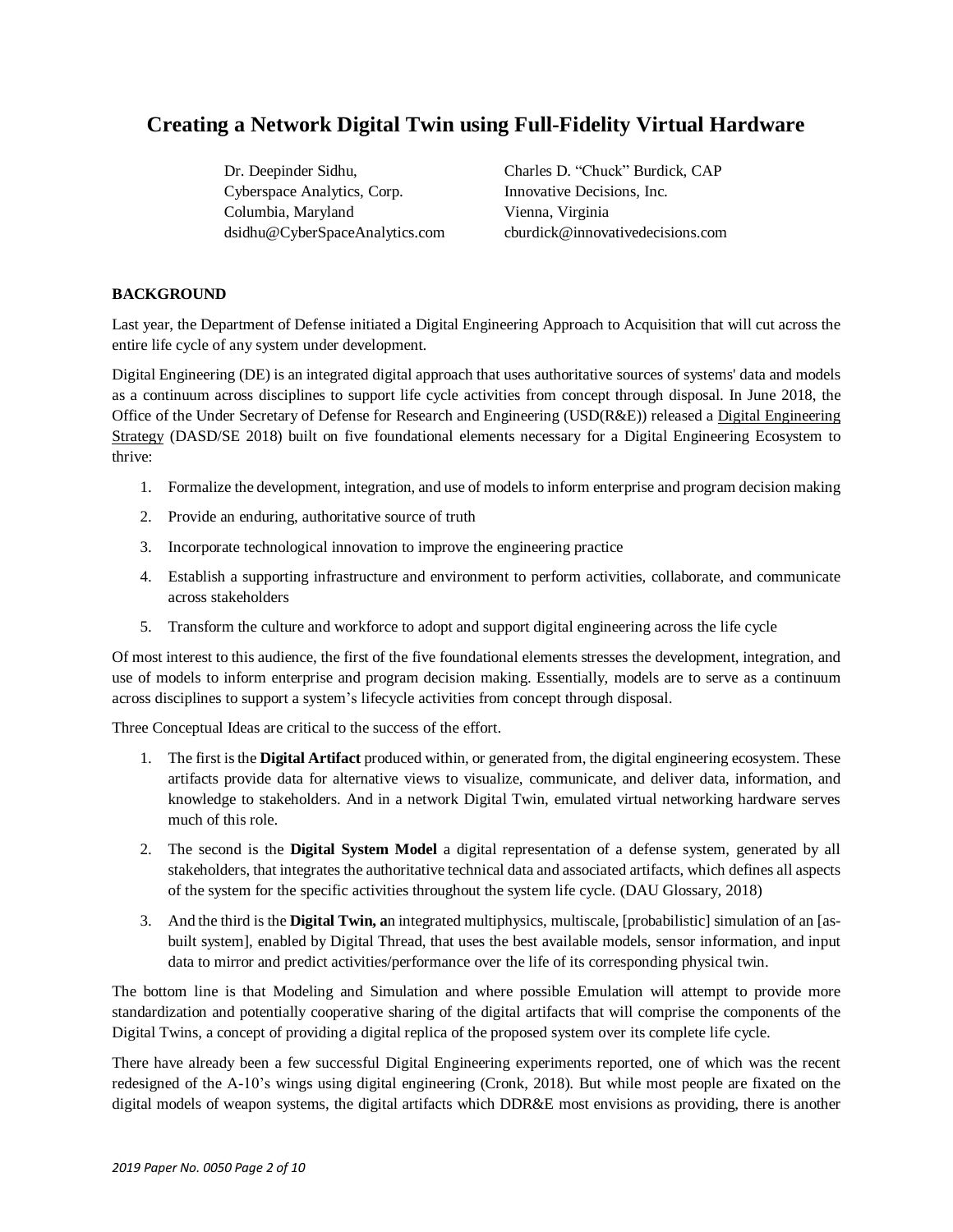category of systems where the concept of Digital Twins or virtual clones has been maturing for a considerable period of time. This is in the application of digital engineering to networking and the networks that link almost all systems in our digital world.

Cyber threats to our networks and digital devices are one of the areas of greatest concern and greatest need in both our national defense and everyday life. And while there is a great deal of network simulation and cyber wargaming being developed and used. Neither of these is predictive of the outcome of attacks on a network. Almost ten years ago, to address this problem, DARPA created a networking testbed that could emulate networks, now named the National Cyber Range. It decided that the fastest way to provide one was to create a hardware-based network emulation and spent \$100 million dollars to create it. This approach, while effective in replicating the responses of a network, is expensive involving purchasing the hardware and software licenses for the hardware, building the facility to house the center, and maintaining and operating the Center. Thus, while it is an effective tool, a hardware-based Cyber Center is not a model of a network but rather a replica of a network and it comes with limitations in that the hardware may or may not reflect the responses of specific brands and models of servers and other network devices of an actual network. DoD Test organizations have been preaching for several years the mantra of Shift Left, i.e. test earlier but a Cyber Center is essentially an "as built" system and cannot easily be manipulated and run over thousands of variations the way a software model that emulates a network can. Likewise, the Digital Twin is supposed to live with its Physical Twin counterpart over its complete Life Cycle. This "Shift Right" concept recognizes the need for a network model that can be used on a daily basis to support life cycle network situational awareness.

Networks are software defined systems; the hardware must obey the laws of physics and always follow the internet rules (protocols). The question is, can we develop a Digital System Model networks to evolve into a Digital Twin and mirror and predict activities/performance over the life of its corresponding physical twin? This paper offers an emphatic yes answer and describes just such a system.

#### **EMULATION VERSUS SIMULATION**.

The Digital Twin talks about stochastic simulation, but the Internet is deterministic in almost all aspects. One exception is the signal path through the atmosphere. But in general, the physics of signals passing through various media (copper wire, fiber optics, etc) are well known and predictable. Likewise, the rules under which the internet operates have no randomness and if modeled at the bit level with precise timing, the Digital Twin will respond in exactly the same manner as its physical counterpart. The key aspect of the Network Digital Twin is that the physical hardware is replaced by virtual hardware. Table 1 below shows many of the differences between a network emulation and a network simulation.

## **Table 1 Comparison of Network Emulation and Simulation (Sidhu 2018)**

## **NETWORK EMULATION NETWORK SIMULATION**

| • Clone behavior is indistinguishable from       | No mathematical basis for the model to     |
|--------------------------------------------------|--------------------------------------------|
| the real network                                 | behave like a real system                  |
| $\cdot$ Clone requires no validation since it is | Virtually impossible to validate a model-  |
| identical to its real counterpart                | based network                              |
| • All decisions in clone made by actual          | Many decisions in network model made by    |
| code and network state - no randomness.          | calling-random-numbers                     |
| • Clone evolves to actual system                 | Models often thrown away after use         |
| Clone answers any/all questions about            | Often build new models to answer new       |
| net over its life-cycle                          | questions                                  |
| • Virtual host/routers in network clone run      | Model has no OS kernel in model nodes,     |
| complete TCP/IP stack under FreeBSD              | mimics TCP/IP using small amount of code   |
| kernel as in real net                            | in nodes, runs as app                      |
| $\cdot$ Clone uses identical code and            | No model has ever become reference         |
| configurations of a real network                 | implementation of any Internet protocol    |
| • Clone can be used to diagnose and solve        | Model "mimics" some limited aspect of a    |
| operational problems such as routing             | network with small amount of code          |
| Clone uses 100% of Internet code                 | Typically uses <20% code with abstractions |
|                                                  |                                            |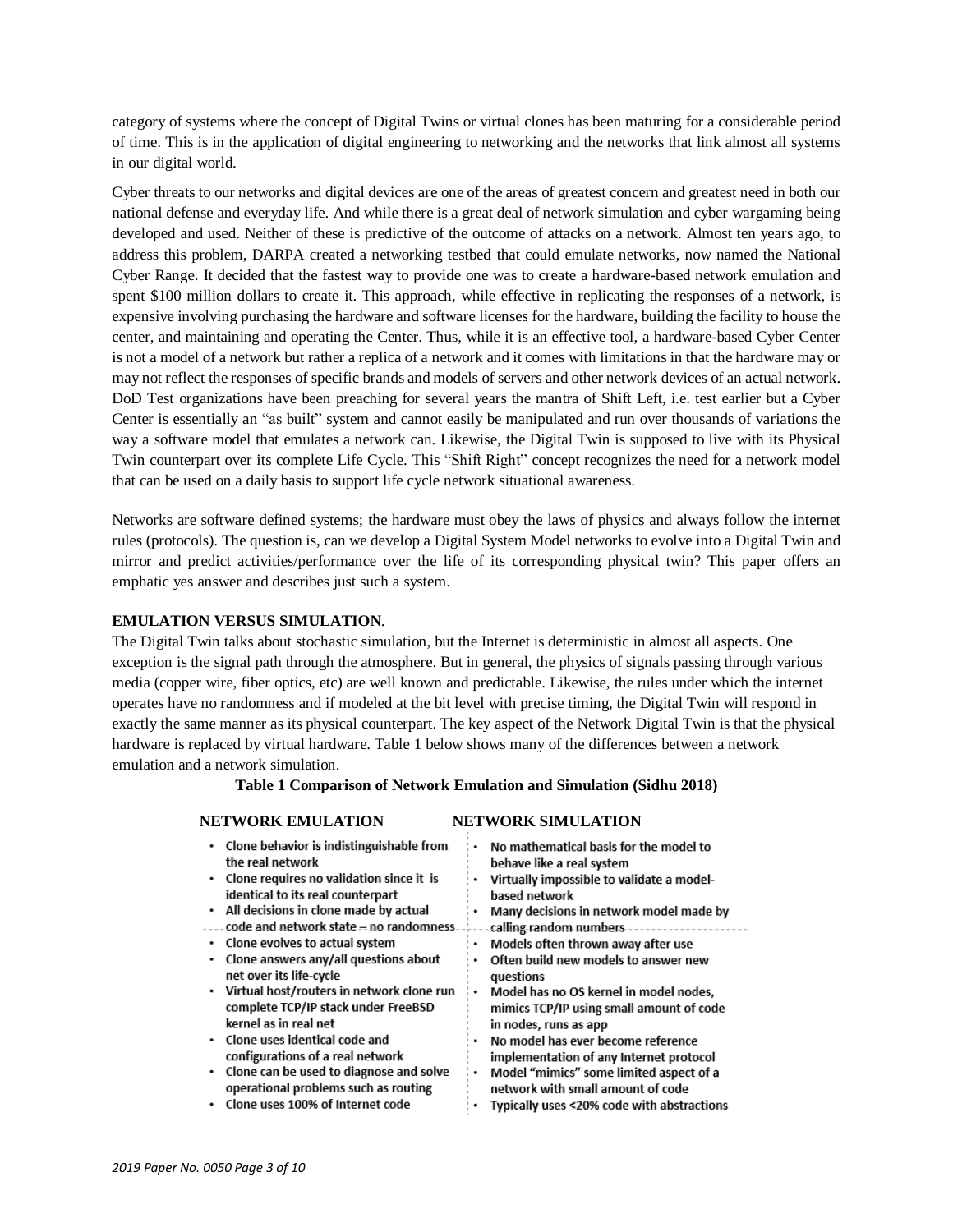## **Background on Building a Digital Twin**

While working for DARPA on several early protocol problems, Dr. Deepinder Sidhu found himself with far less time on the project hardware than he needed. His solution was to build a software equivalent of the physical system. This early prototype continued to mature over the next 20 years and found a home in the Intelligence Community during the past fifteen years, problem solving and predicting the responses of existing networks, developing and testing proposed network configurations, and testing and evaluating new protocols. The result is the CyberSpace Emulation (CSE) environment which, in software creates virtual networks of sufficient fidelity to predict emergent behaviors in complex system of systems.

# **CYBERSPACE EMULATION (CSE) ENVIRONMENT**

Cyberspace Analytics (CSA) has developed an unprecedented cyber capability using virtual hardware and internet software to map, reverse engineer, clone network "Digital Twins", and create full-fidelity emulations of specific networks to execute network defense, cyber missions, network response predictions, and cyber exercises effectively and affordably. This capability has recently begun supporting multiple clients and delivering deep visibility into total network assets in near real-time, while providing mechanisms to control networks, minimize their vulnerabilities, promote agile defense, respond to adversaries, and examine future changes and additions in both hardware and software. And its affordability, compared to hardware-based network emulation, makes possible "Complete Life Cycle

Network Awareness" rather than occasional testing.

#### **Starting at the Beginning of the Network Life Cycle**

The initial application of the CyberSpace Emulation environment involved creating networks like the example shown in Figure 1, the CSE can construct a network from the wide range of virtual networking hardware (Digital Artifacts) already resident in the CSE library and easily selected from the dropdown menu at the top. Once the emulation is started, packets



flow on the network and Red Teams have not been able to *Figure 1 Virtual Network/Components (Sidhu 2018)* distinguish the packets of the virtual network from those of real networks. The packets can be captured in commercial products such as Wireshark as the virtual network looks just like a real network to any commercial tool currently used on the Internet. Such an "as designed" architecture provides both an interrogatable digital artifact and a dynamic emulation that has been used to evaluate the robustness of several proposed network architectures under given loads and configurations.



*Figure 2a&b Yellow Line is Ping Path Before(a) and After(b) a Switch is Removed*

Operating as a virtual network, the CSE can predict emergent behaviors that a typical simulation model cannot envision. It can also determine the impacts of interruptions and non-kinetic attacks and evaluate alternative responses to limit damage or remediate the system. For example, as shown in Figure 2a above, pings can be sent between any two points and the path will display on the screen. If a server, router, switch, etc. is removed, the CSE immediately replots the path precisely as the Internet would and provides the details on the increased time involved.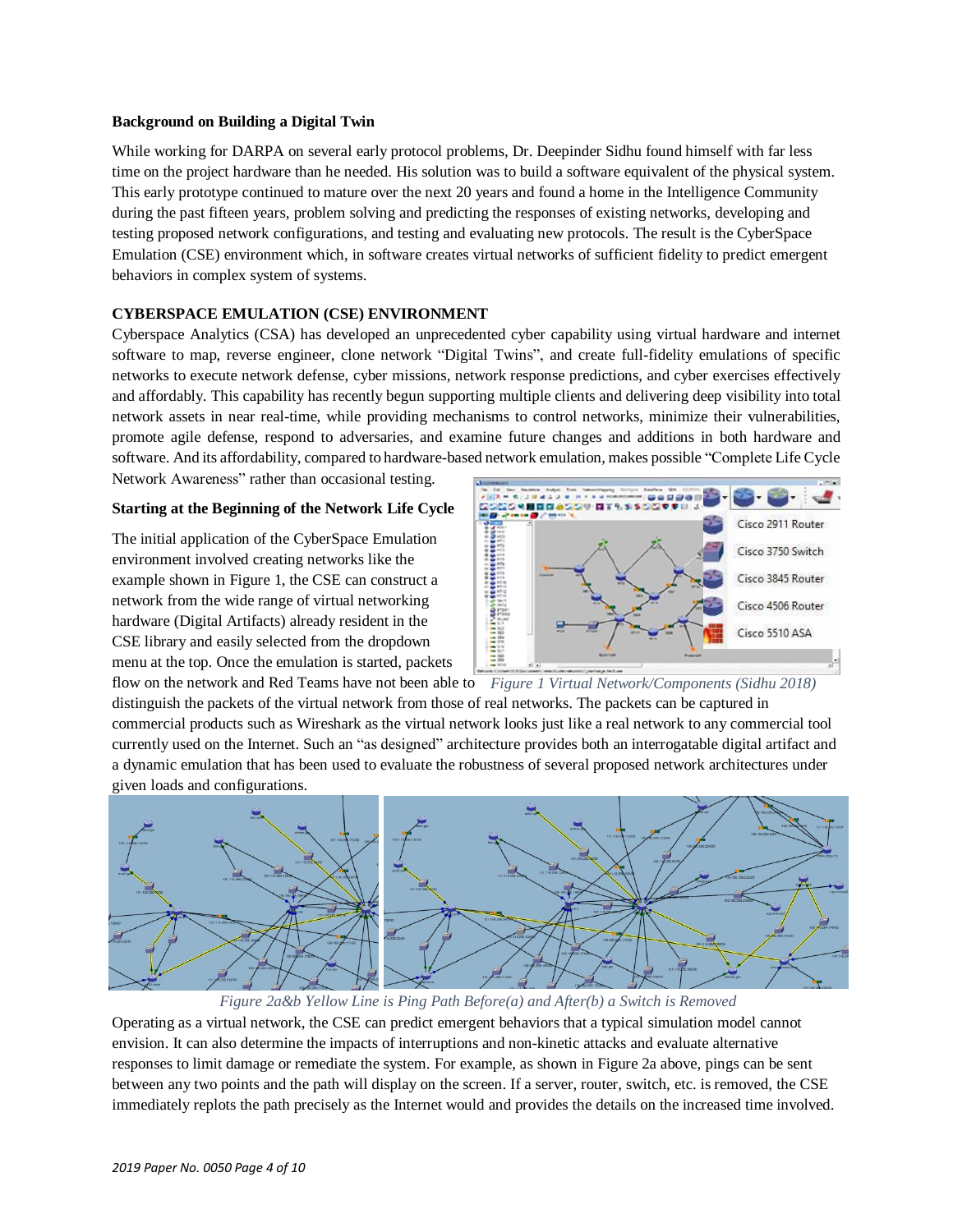In Figure 3, a nested VPN tunnel emulation is shown while in a separate window seen in Figure 4 the transiting packets are displayed and can be analyzed by commercial products such as Wireshark<sup>TM</sup> successfully decoding pcap data captured running in a CRA. All commercial tools that operate on the internet will operate on CSE produced network. And the emulation can be slowed to literally bit by bit movements to allowing complex interactions causing problems to be tracked step by step and the problem solved.



*Figure 3 Nested VPN Tunnel Emulation (Sidhu, 2016)*

| Filter:<br>Expression Clear Apply<br>No.<br><b>Destination</b><br>Protocol Length Info<br>Time<br>Source<br>1 0.000000<br>40:00:7c:59:ff:11<br>Broadcast<br>42 Gratuitous ARP for 10.7.0.3 (Request)<br>ARP<br>2 0.002000<br>Broadcast<br>42 Gratuitous ARP for 10.7.0.1 (Request)<br>40:00:24:21:a1:11<br>ARP<br>40:00:7c:bd:fe:11<br>42 Gratuitous ARP for 10.7.0.2 (Request)<br>3 0.026000<br>Broadcast<br>ARP<br>46 V2 Membership Report / Join group 224.0.0.2<br>4 0.102000<br>224.0.0.2<br>10.7.0.1<br>IGMP |  |  |  |
|--------------------------------------------------------------------------------------------------------------------------------------------------------------------------------------------------------------------------------------------------------------------------------------------------------------------------------------------------------------------------------------------------------------------------------------------------------------------------------------------------------------------|--|--|--|
|                                                                                                                                                                                                                                                                                                                                                                                                                                                                                                                    |  |  |  |
|                                                                                                                                                                                                                                                                                                                                                                                                                                                                                                                    |  |  |  |
|                                                                                                                                                                                                                                                                                                                                                                                                                                                                                                                    |  |  |  |
|                                                                                                                                                                                                                                                                                                                                                                                                                                                                                                                    |  |  |  |
|                                                                                                                                                                                                                                                                                                                                                                                                                                                                                                                    |  |  |  |
|                                                                                                                                                                                                                                                                                                                                                                                                                                                                                                                    |  |  |  |
| 5 0.102000<br>46 V2 Membership Report / Join group 224.0.0.5<br>10.7.0.1<br>224.0.0.5<br>IGMP                                                                                                                                                                                                                                                                                                                                                                                                                      |  |  |  |
| 78 Hello Packet<br>6 0.102000<br>10, 7, 0, 1<br>224.0.0.5<br><b>OSPF</b>                                                                                                                                                                                                                                                                                                                                                                                                                                           |  |  |  |
| 46 V2 Membership Report / Join group 224.0.0.2<br>7 0.163000<br>10, 7, 0, 1<br>224.0.0.2<br>IGMP                                                                                                                                                                                                                                                                                                                                                                                                                   |  |  |  |
| 8 0.304000<br>10.7.0.1<br>50 Mobile IP Advertisement (Normal router advertisement)<br>224.0.0.1<br><b>ICMP</b>                                                                                                                                                                                                                                                                                                                                                                                                     |  |  |  |
| 78 Hello Packet<br>9 0.503000<br>10.7.0.1<br>224.0.0.5<br><b>OSPF</b>                                                                                                                                                                                                                                                                                                                                                                                                                                              |  |  |  |
| 10 0.543000<br>10, 7, 0, 1<br>46 V2 Membership Report / Join group 224.0.0.5<br>224.0.0.5<br>IGMP                                                                                                                                                                                                                                                                                                                                                                                                                  |  |  |  |
| 78 Hello Packet<br>11 1, 504000<br>10, 7, 0, 1<br>224.0.0.5<br><b>OSPF</b>                                                                                                                                                                                                                                                                                                                                                                                                                                         |  |  |  |
| 12 1.905000<br>50 Mobile IP Advertisement (Normal router advertisement)<br>10.7.0.1<br>224.0.0.1<br><b>ICMP</b>                                                                                                                                                                                                                                                                                                                                                                                                    |  |  |  |
| 13 2.503000<br>10, 7, 0, 1<br>78 Hello Packet<br>224.0.0.5<br><b>OSPF</b>                                                                                                                                                                                                                                                                                                                                                                                                                                          |  |  |  |
| 42 Router solicitation<br>14 2.527000<br>10.7.0.4<br>224.0.0.2<br><b>ICMP</b>                                                                                                                                                                                                                                                                                                                                                                                                                                      |  |  |  |
| 42 Router solicitation<br>15 2.601000<br>10.7.0.3<br>224.0.0.2<br><b>ICMP</b>                                                                                                                                                                                                                                                                                                                                                                                                                                      |  |  |  |
| $15.257000$ $10.702$<br>$\begin{array}{c} \n\bullet \bullet \bullet \bullet \bullet \bullet \bullet \end{array}$<br>$r_{min}$<br>in november and classed a<br>$^{\prime\prime\prime}$                                                                                                                                                                                                                                                                                                                              |  |  |  |
|                                                                                                                                                                                                                                                                                                                                                                                                                                                                                                                    |  |  |  |
| E Frame 353: 78 bytes on wire (624 bits), 78 bytes captured (624 bits)                                                                                                                                                                                                                                                                                                                                                                                                                                             |  |  |  |
| ⊞ Ethernet II, Src: 40:00:24:21:a1:11 (40:00:24:21:a1:11), Dst: IPv4mcast_00:00:05 (01:00:5e:00:00:05)                                                                                                                                                                                                                                                                                                                                                                                                             |  |  |  |
| ⊞ Internet Protocol Version 4, Src: 10.7.0.1 (10.7.0.1), Dst: 224.0.0.5 (224.0.0.5)                                                                                                                                                                                                                                                                                                                                                                                                                                |  |  |  |
| Den Shortest Path First                                                                                                                                                                                                                                                                                                                                                                                                                                                                                            |  |  |  |
| $\ldots$ ^ @. \$! E.<br>24 21 a1 11 08 00 45 c0<br>0000<br>01 00 5e 00 00 05 40 00                                                                                                                                                                                                                                                                                                                                                                                                                                 |  |  |  |
| 0010<br>c8 3c 0a 07 00 01 e0 00<br>00 40 06 5c 00 00 01 59<br>$\mathbb{R} \setminus \ldots \mathbb{Y} \prec \ldots$                                                                                                                                                                                                                                                                                                                                                                                                |  |  |  |
| 0020<br>00 05 02 01 00 2c c1 01<br>00 02 00 00 00 00 30 91<br>. 0.                                                                                                                                                                                                                                                                                                                                                                                                                                                 |  |  |  |
| 00 00 ff ff 00 00 00 0a<br>0030<br>00 00 00 00 00 00 00 00<br>.<br>0040<br>00 01 00 00 00 00<br>02 04 00 00 00 28 0a 07<br>. (.                                                                                                                                                                                                                                                                                                                                                                                    |  |  |  |

 *Figure 4 WiresharkTM successfully decoding pcap data captured from a CSE into packets (Sidhu, 2016)*

#### **Shifting from Developmental Networks to Emulate the "as built" Network Digital Twin**

As a Digital Twin counterpart network moves from development to test to implementation or a legacy network signs on to be mapped, the orientation of the CSE shifts from the manually-input networks shown above to much larger systems that the CSE maps and reverse-engineers to automatically create a full representation of a network, end-toend, out to its farthest boundaries and create a clone (an authoritative Digital Twin). To do this, the CSE software utilizes a wide variety of data sources rapidly collected from the network itself including Pcap, OSPF, EIGRP, BGP, Router Configs, Switch Configs, NetFlow, Nmap, Bro, VPNs, MPLS, SNMP, firewall data and inputs from commercial products such as Splunk, Tanium, and Traceroute. In most cases this data is obtained passively from the network itself or from tools that the network administrator is already using. Other data sources are being added as they are shown to reduce the effort in mapping some of the most complex networks in the nation's infrastructure. This mapping is reverse engineered and cross-checked until all anomolies are accounted for and a valid clone of the network exists.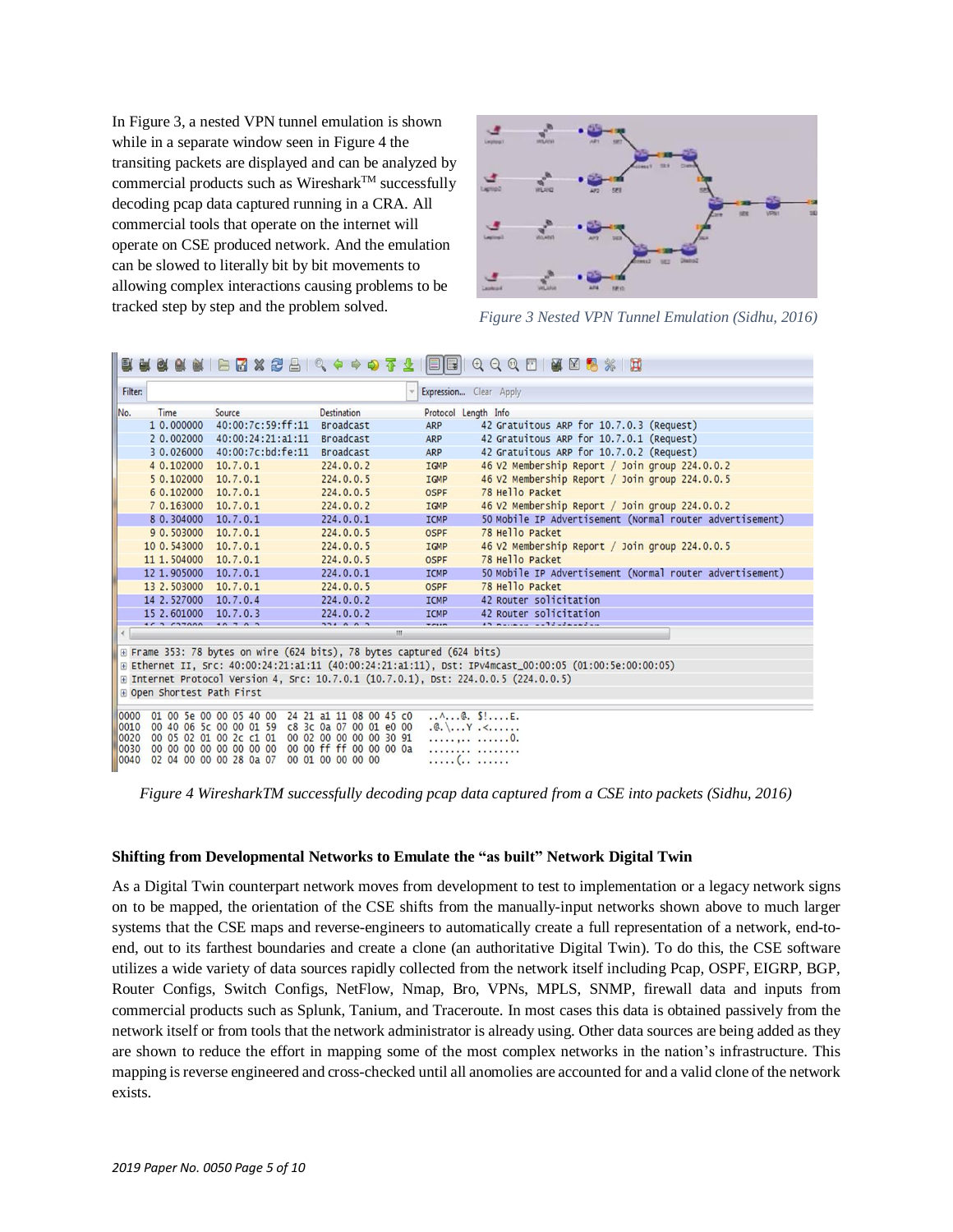For complex systems such as large networks, visualization integrated with easily accessible data is the best way to impart understandable views of the network configuration, its capabilities, limitations, and vulnerabilities. For this, the CSE provides a searchable display with zoom-in/out and query capabilities. At this point, the mapping is still a static Digital Twin of the actual network, but already has the capability to act as a baseline where data coming off the net can be quickly checked against the baseline and displayed for the user according to prioritized rules rather than requiring a manual inspection of every change for level of seriousness or not in line with the baseline.

Figure 5 below shows a map of the University of Maryland, Baltimore Campus (UMBC) network used with their permission. While this is only a small sample of the available network data, the CSE provides an ability to view the whole network and then drill down into specific segments or nodes and view all their associated data including IP/Name and/or any combination of device and generic properties as well as Compliance/ Vulnerability Results. With the CSE enabled mapping and visualization, automated reports can be generated thru simple commands and users can tailor those reports to meet individual needs or build new ones as needed. The types of report in additions to standard compliance reports is considerable, encompassing external addresses, internal addresses, external clients/servers, internal clients/servers, mapping logs, end-node attributes, router degree, sensor logs, configuration drift, and compliance scores.

Some of the inspections and other actions that can be conducted on the network map include:

- Displaying temporal changes to network such as changes to nodes, IP addresses, attributes, ports, etc. such as the additions and deletions from the network and allowing the user to select which to highlight.
- Validating network configurations against policies and generating automatic compliance reports such as DISA STIGS, USGCB, HIPPA Compliance, PCI Compliance, and Vulnerability Scans,



- Displaying cyber vulnerabilities and threats in graphic detail *Figure 5 CSE Sample Visualization: Whole Network & Zoom-In (Sidhu 2017)*
- Displaying options for hardening networks against cyber-attacks
- Displaying the network in 2D and 3D at various abstraction levels such as Executive view and Mission Manager View
- Enriching network map with metadata including flow metrics, services, sensor locations, and geolocation
- Storing and sharing network maps for a variety of purposes

# **Emulating the Network Digital Twin and Matching the Dynamics of the Actual Network (Physical Twin)**

The CSE also has the capability to emulate the network Digital Twin, particularly to conduct "what-ifs" and test new hardware and software. Note that this illustrates the ability of the CSE to seamlessly interface with both the internet and network related hardware including SCADA devices.

The Digital Twin emulation capability of the CSE can generate very large quantities of data associated with the operations of the physical network, but without disturbing the network. To process that data CSA has leveraged its analytic capabilities to build a set of Real-Time Network Mapping Analytics to both process data into the network clone and support operations to support the network and report on its health including:

• Big Data Network Data Fusion Analytics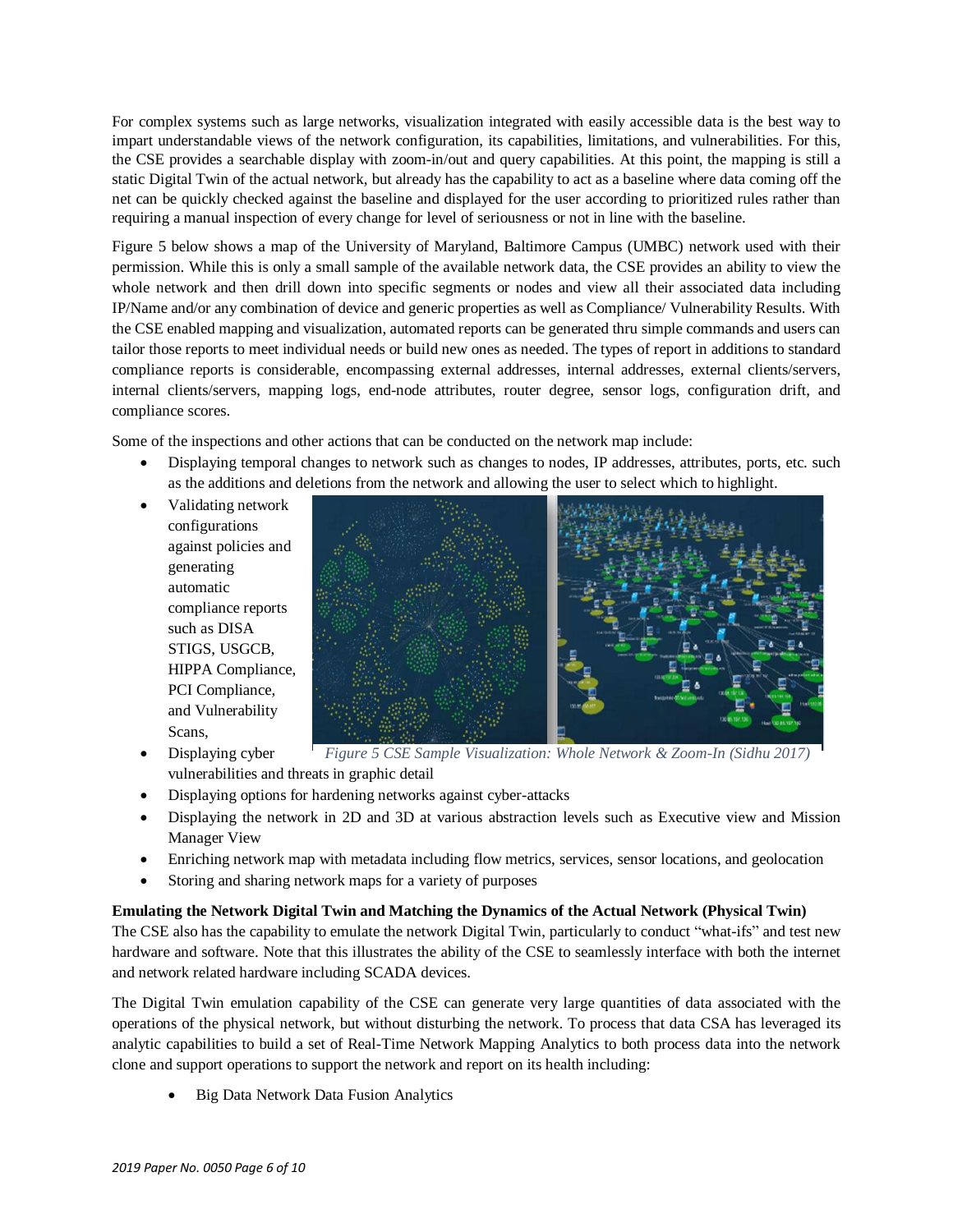- Big Data Network Mapping Analytics
- Analytics Identifying Anomalies across Network
- Large-scale Correlation Logic
- Generic Enrichment Engine

Typical discoveries made in the mapped networks include Duplicate Addresses, Phantom Devices, Phantom OSPF Interfaces, Unmanaged Devices (Security), and unknown Back Channels (Tunnels). Many of the problems found such as weak passwords are the fault of operators, while others come from miscommunication among the network's administrators, especially when there is a change in personnel. Shift Left, a standing OSD cyber test requirement asks developers to test earlier in the network development cycle in order to detect design laws. But Shift Right is even more crucial and requires complete life cycle network awareness. CSE offers a low-cost solution to catch the human errors which occur almost daily, detect misconfigurations and missing updates, and identify who is on the network. Annual inspections are only guaranteed for the immediate timeframe of their conduct. During operations to date, continuous monitoring has discovered misconfigured tunnels, firewall rules inconsistencies, unauthorized web servers, weak passwords, unprotected wireless access points, text files containing passwords to sensitive systems, and unpatched software & firmware to name just some of the vulnerabilities. The availability of a CSE-enabled monitoring system also offers opportunities for optimizing the network to reduce attack surfaces, improve network hygiene, fingerprint network assets, and baseline network configurations.

# **Packaging the CSE for Portable All-In-One Capabilities**

Cyberspace Analytics has taken the CSE ability to create or map networks and then emulate them and implanted it into a highly portable form and combined it with capabilities to support network testing, cyber exercises and all levels of cyber training. As shown in Figure 6 the Cyberspace Range Appliance (CRA) is 9'' x 6.5'' x 6.5'' and weighs less than 9 pounds. It is composed of off-the-shelf computer boards and solid-state memory and is rapidly configurable for all its capabilities.



*Figure 6 CRA, A Cyber Range Toolbox no Taller than a Coke Bottle (Sidhu 2018)*

The CRA is a combination of physical and virtual infrastructures. Cluster A: Virtual Machines (VMs) (servers, cyber tools), Cluster B: VMs (servers, cyber tools) and the Cluster Core contains scalable hypervisor and the CSE network emulation software. The CRA has ports to connect to real routers, switches, servers, and laptops, i.e. to connect to live systems/networks as well as connect to other CRAs. This latter capability allows for daisy-chaining CRAs to create larger network environments. Some of the cyber tools already installed on the CRA are penetration testing tools such as Kali Linux and Metasploit, but users can also install their own hacking tools into one of the clusters. The CRA supports OSPF, BGP, STP, DoS, and Man-in-the-Middle attacks.

Another significant CRA application is the extreme shortfall in realistic cyber training environments. The DoD is attempting to address this with its initiative to develop Persistent Cyber Training Environments (PCTE), which we applaud, but Dr. Sidhu took a portable CRA to the Army Center for Cyber Excellence at Fort Gordon almost two years ago and conducted a demonstration of its capabilities. The reviewers were impressed but bemoaned the fact that they had not envisioned the existence of such a product and had no requirements for it. Thus, it would take at least two years to get the requirement "through the system" before they could act. We believe that every active and reserve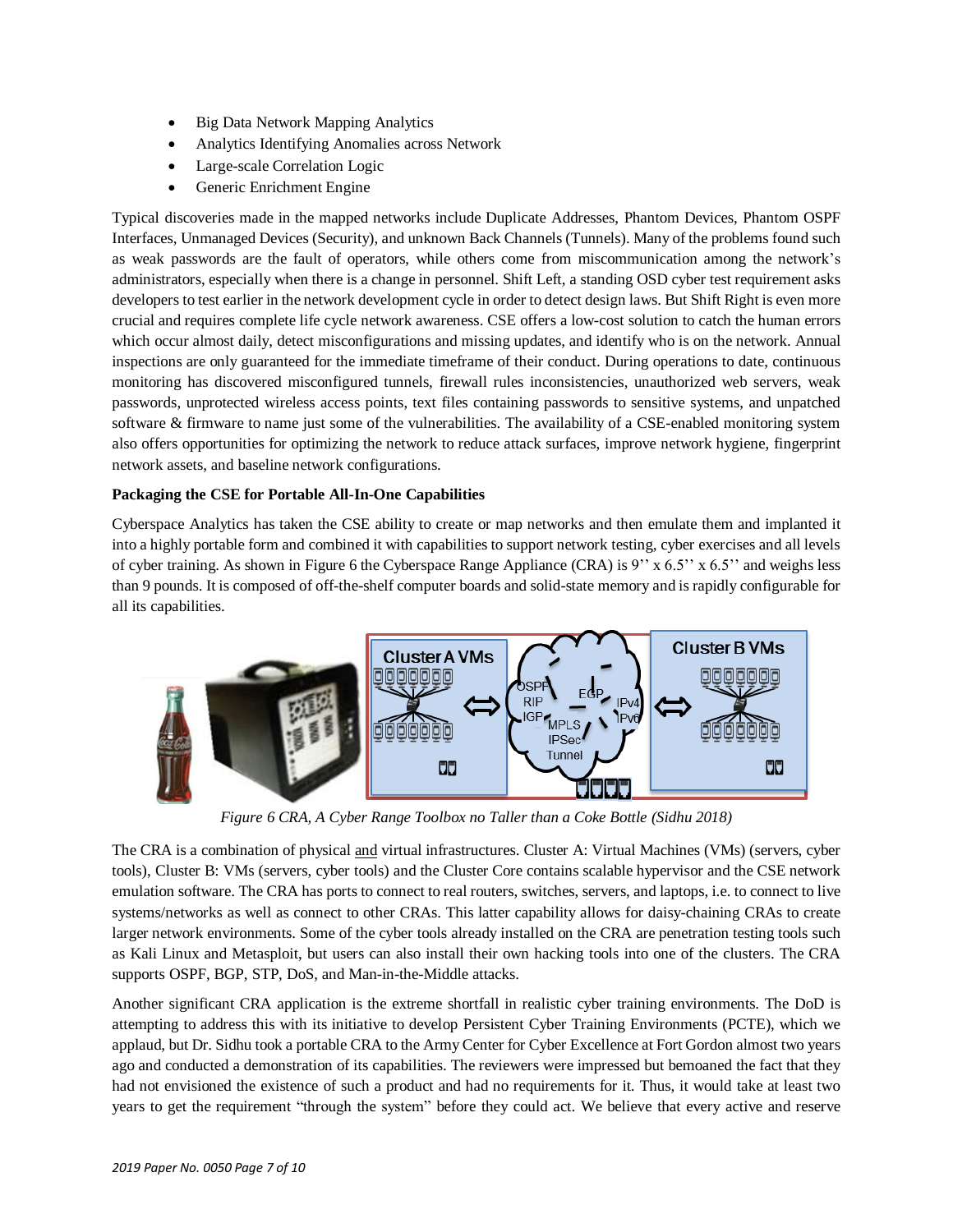cyber unit in the U.S. needs a capability like the CRA loaded with digital twins of every network they are expected to, or could be called in to, defend. These devices would belong to the unit and thus could be used whenever they wanted. The cyber warriors can try out risky defensive techniques on them without fear of bringing down an actual network, but with the confidence that if it works on the CRA Digital Twin it will work on its Physical Twin.

The CRA can be configured for either individual or team cyber training. For example, there are currently seven increasingly difficult cyber "Capture the Flag" exercises on the CRA and more practical exercises are planned. Having the CRA available allows both individuals and teams to learn by doing and to demonstrate their cyber skills by solving problems in increasingly shorter times. Two-sided exercises can also be performed on the CRA with one side defending a network and the other attacking. Each sees only what they would see with the tools they normally use to monitor a network. A separate "total" view is available to allow a White Team to track the exercise and collect data.

Like training, the portability of the CRA is also major advantage for testing. A Cyber Test Team or a Red Team can hand-carry the CRA on-board commercial or military aircraft and take the cyber test equipment to the system rather than the other way around. If a weapon system's network has been fully mapped and cloned, much of the testing can take place on the CRA.

# **Going the Next Step – Cyber Systems of Networked Systems**

Combining CRAs with actual networks creates full fidelity Virtual-Live integrationsfor cyber testing. The Department of Defense is under Congressional mandate to test all itslegacy weapon systems for cyber vulnerabilities by December 2019. This is almost an impossibility if each must be tested by the available Red Teams who must be given access to the actual networks to detect these vulnerabilities and cannot use some of their tools for fear of



 *Figure 7 Creating a Live-Virtual Integration of Networks* (Sidhu, 2016)

disturbing the network. As shown in Figure 7, above, the Cyber Range Appliances (CRA) can rapidly build multiple digital twins (software-based virtual clones) that can both replicate the networked operations of the systems under test and link them to actual systems to discover potential vulnerabilities. Furthermore, once the vulnerabilities of the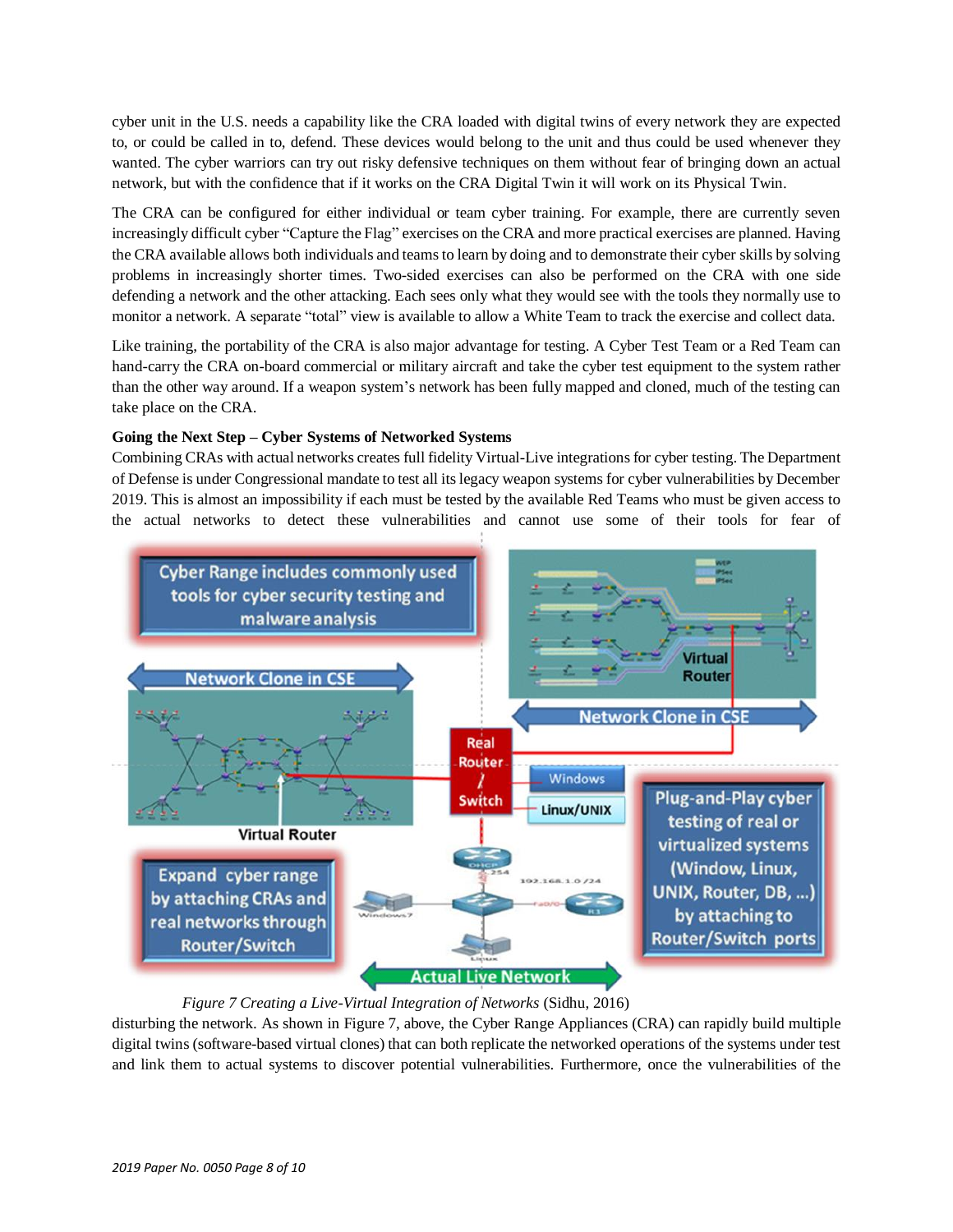individual networks are resolved, Digital Twins can be linked to form a System of Systems. Figure 8 shows some of the many combinations of virtual networks that could be linked in an integrated environment using multiple CRAs. This tests not only the network of the individual weapon systems, but the security and vulnerability of all the linkages to external networks that the network or weapon system might have to establish. Likewise, rather than collecting large amounts of hardware and corralling administrators from all the participating networks for a cyber test, the CRA could "stand in" for much of that hardware while still replicating the peripheral networks involved. There are a wide range of opportunities to test combinations of



networks including onesthat are still in development or *Fig 8 Joint/Combined System of Systems Tests (Sidhu, 2018)*

in the middle of being deployed. Furthermore, once the test is completed, the Digital Twin should be left behind as a baseline against which changes or anomalies in the network can be automatically detected and compared and, based on user-input rules, either displayed as immediate alerts or saved for later review. Some can be accepted and added to the Digital Twin as valid changes, while others are investigated to determine their provenance.

# **Other Applications**

In addition to training and testing with a Digital Twin capability, there are two more areas where they can be applied.

- The first is Analysis. DoD has been working on a Cyber JMEM for several years and expects the task to take several more. The CRA or some combination of them and live networks could serve as a low-cost Cyber Testbed for their JMEM calculations and experiments. Physical weapons such as bombs have test ranges where they are dropped under controlled conditions on a target or collection of targets allowing calculations of lethal ranges. CRA could serve a similar purpose for the JMEM effort.
- The second is offensive Mission Planning. While we cannot go into details about this area, we can mention that the full fidelity of the CSE/CRA promotes confidence in the outcome. They also offer the opportunity to estimate and minimize collateral damage and to first predict expected bomb (cyber) damage assessment and later, post attack, to assess the actual Cyber Damage.

#### **SUMMARY**

While DoD (Title 10) has been hesitant to adopt a CSE-based network Digital Twin, parts of the Intelligence Community (Title 50) and, since last year, the Department of Energy (Title 17) have made considerable use of the capability. On the non-government side, a variant of the CRA Digital Twin continuous network monitoring system has been adopted by several universities. As word spreads, more schools are being impressed by the relatively lowcost and observable reduction in cyber vulnerabilities that had not been previously achievable with the Cyber Tools and Checklists they had been using.

The nation is facing major cyber challenges. The demand for Cyber training, exercises, testing continues to outstrip supply, while building, installing, operating, and maintaining hardware-based cyber ranges remains costly and time consuming. The affordable 9lb. network Digital Twin generator can potentially satisfy a good deal of that demand.

Furthermore, technical obsolescence of cyber ranges is a perpetual challenge given the dynamic pace of technology changes and the huge expansion of the Internet of Things (IoT). Digital Artifacts of the hardware components of the Internet can be rapidly developed and easily distributed, possibly by the manufacturers themselves. These standardized artifacts would also address the most troubling of all cyber challenges, the fact that no hardware-based cyber range